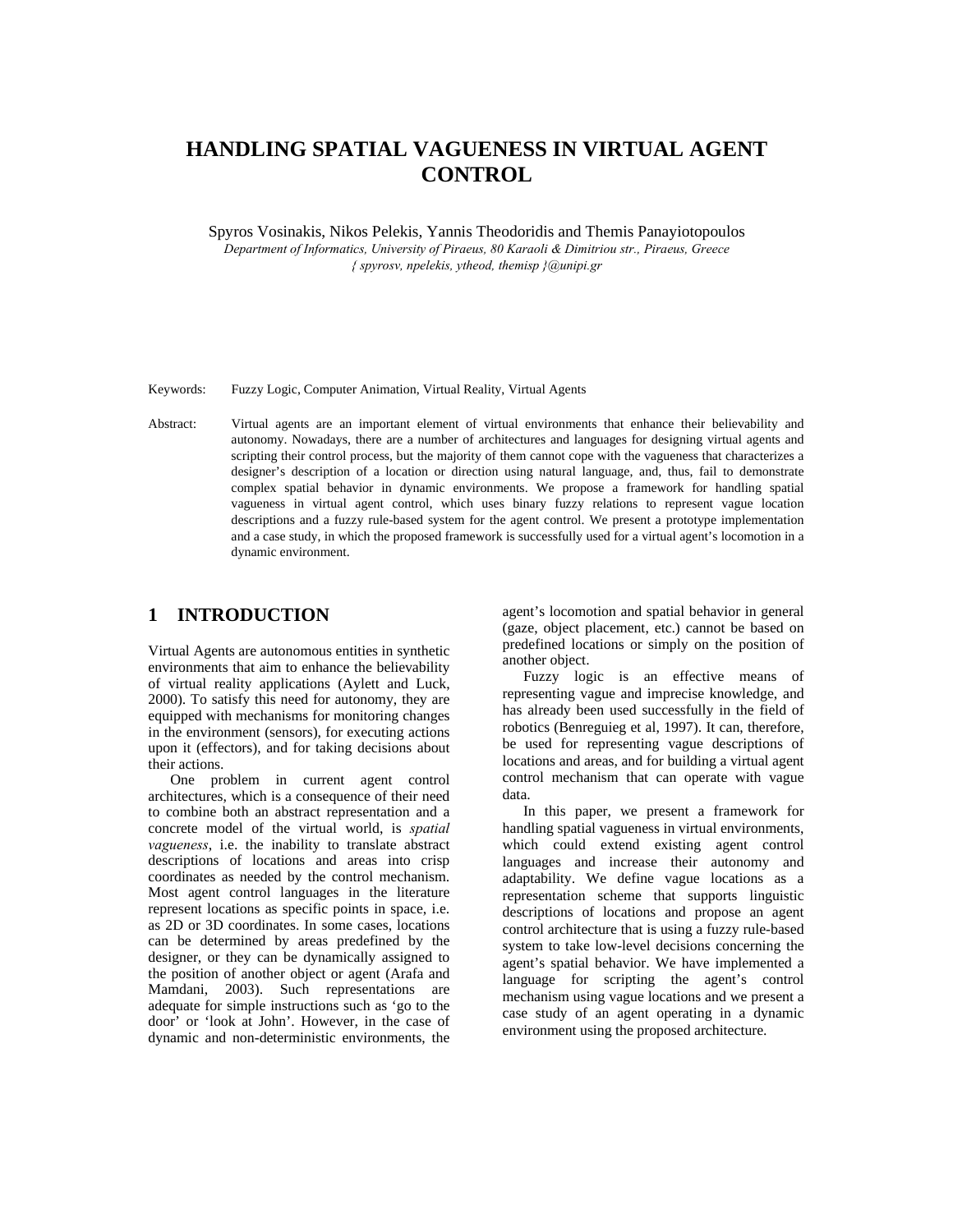## **2 VAGUE LOCATIONS**

The problem of spatial vagueness (Hazarika and Cohn, 2001) is that people think and reason about locations and areas in a qualitative manner in contrast to software agents operate with crisp coordinates. A designer may wish to use regions instead of coordinates as execution parameters, e.g. 'on the table', 'in the room', etc., and in some cases it may also be needed to represent locations in terms of vague regions such as 'near the wall', 'in front of the table', etc.

We define a *Vague Location L* as a binary fuzzy relation in the Cartesian plane:

 $L = \{((x, y), \mu_L(x, y)) | (x, y) \in \Re^2\}$ 

The degree of membership  $\mu_L$  of each pair  $(x,y)$ in the vague location represents the plausibility of a point at (*x*,*y*) belonging to the location represented by *L*.

We define affine transformations (i.e. translation, rotation and scale) on vague locations as follows: Let *L* be a vague location with membership function  $\mu$ <sup>L</sup>. Let also *M* be a 2x2 affine transformation matrix. Then *L'* is the transformation of *L* by *M* iff:<br>  $\forall (x', y') | \mu_L(x', y') = \mu_L(x, y) |[x \ y]^T = [x' \ y']^T M^{-1}$ 

Vague Locations can be further combined in more complex linguistic expressions using fuzzy operators and quantifiers, such as AND, OR, NOT and VERY. We propose plausible representations for distance and direction relations (Vazirgiannis, 2000) as vague locations. As stated in (Gapp, 1994), the interpretation of spatial relations depends strongly on the reference object's size. Furthermore, people do not account for every detail of the reference object when applying spatial relations (Landau and Jackendoff, 1993), and therefore, an oriented bounding rectangle approximation can be used. Based on the above, the definition of vague locations from spatial relations can take place on a prototype object, which will then be scaled, translated and rotated according to the geometric properties of the reference object. We use an object with a bounding rectangle of size 1 x 1 located at the origin and oriented towards the positive Y-axis as the prototype on which all spatial relations are defined.

Concerning the spatial relation 'near', we define *N* as the near value, a distance below which a coordinate is assumed to be near the reference object, and *F* as the far value, a distance beyond which a coordinate is assumed to be far from that

object. The prototype NEAR membership function for that object is defined as follows:

$$
\mu_{NEAR}(x, y) = \begin{cases} d \leq N, & 1\\ N < d < F, \\ d \geq F, & 0 \end{cases} \quad \frac{d - N}{F - N}
$$

where  $d$  is the Euclidean distance of the point  $(x,y)$ from the origin, thus:  $d = \sqrt{x^2 + y^2}$ . Fig. 1 shows a possible vague location 'near object A'.

A plausible interpretation of the spatial relation 'far' is to define its membership function as the equivalent to the NOT NEAR function, so  $\mu_{\text{FAR}}(x,y) = 1 - \mu_{NEAR}(x,y).$ 



Figure 1: Vague Locations of 'near A' and 'between A and B'.

Concerning direction relations 'front of', 'behind', 'left of' and 'right of', we propose the membership function FRONT, which is a plausible interpretation of the 'front of' spatial relation of the prototype reference object. It is defined as follows:

$$
\mu_{\text{FRONT}}(x, y) = \begin{cases} y \le 0, & 0\\ y > 0; x < -0.5, & \frac{y}{\sqrt{(x + 0.5)^2 + y^2}}\\ y > 0; -0.5 \le x \le 0.5, & 1\\ y > 0; x > 0.5, & \frac{y}{\sqrt{(x - 0.5)^2 + y^2}} \end{cases}
$$

Spatial relations can be interpreted in various ways (Olivier and Tsujii, 1994), according to the frame of reference. We use the *intrinsic* and *deictic* interpretation of direction relations. In the intrinsic interpretation the reference frame is centered at the reference object and adopts its intrinsic orientation, whilst in the deictic interpretation, it is centered at the observer and adopts his orientation. The vague location of a directional relation for an actual reference object in the environment is calculated by scaling the prototype FRONT location by the reference object's size, by translating it to the reference object's position and by rotating it to the appropriate direction denoted by the type of the directional relation.

Concerning the vague location 'between objects A and B' (Fig. 1), we adopt the following approach: the Vague Location D\_FRONT\_OF\_A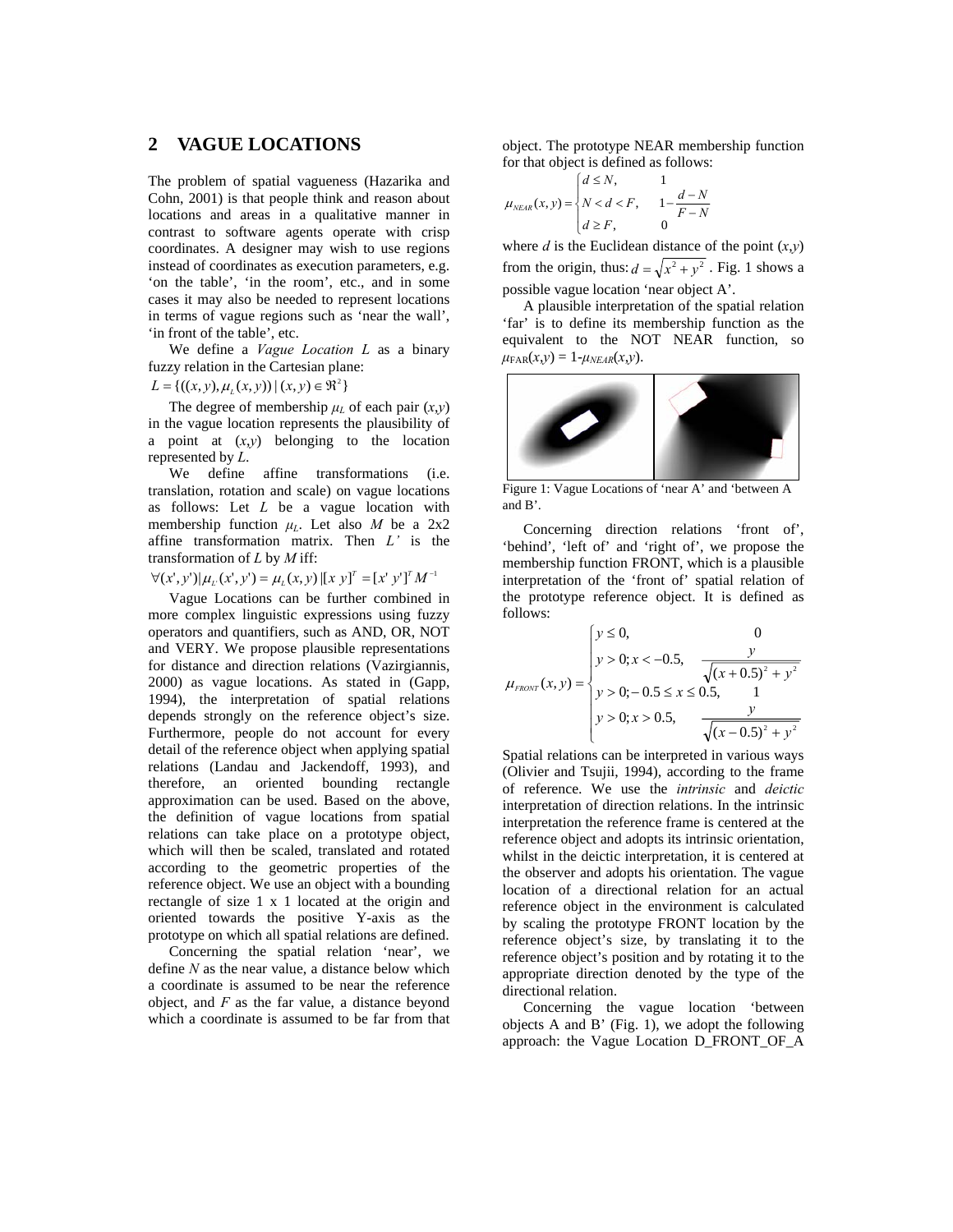is calculated, which is the deictic 'front of' using object A as reference object and B as observer. Then, the respective location D\_FRONT\_OF\_B is calculated by swapping reference object and observer. The final Vague Location BETWEEN A AND B is the combination of these two locations using the AND connective:

 $\mu_{BETWEEN\ A\ AND\ B}(x,y)$  =  $\min(\mu_{D\ FRONT\ OF\ A}(x,y)),$  $\mu_D$  *FRONT OF B*(*x*,*y*)).

# **3 A FUZZY RULE-BASED CONTROLLER**

An agent is usually equipped with a visual sensor that updates its internal model of the environment based on the objects that are in its field of view, and with a number of effectors that can execute actions sequentially or in parallel. Some of these effectors may utilize spatial behaviors, e.g. in the case of anthropomorphic agents there can be effectors such as gaze direction, body orientation, pointing, target-based navigation, etc. Spatial vagueness exists at both the perception the action levels. We propose a fuzzy rule-based mechanism for the low-level decision process of virtual agents in dynamic environments that operates using vague locations. The proposed architecture is presented in Fig. 2.

All sensor data are stored in the agent's memory, which contains the known objects and their property values. The agent's effectors operate using crisp positions. They have an equal number of fuzzy rule sets assigned to them, and they receive crisp input after a complete fuzzyfication evaluation - defuzzification loop. Fuzzy rule sets contain condition – action rules that are defined by the designer using vague locations. The condition part of a rule may be a simple or a compound condition.

The *fuzzification* process is executed in two steps. Initially, all vague locations are recalculated using the actual geometric properties of the objects they refer to, as described in section 2. Then, the condition of each rule is examined and a truth value is assigned to it.

During the *rule evaluation* process, a fuzzy inference takes place. The truth value of each condition defines the proportion of the respective rule taking part in the final output. We adopt the PRODUCT inference method, according to which, the vague location defined in the action part of each rule will be scaled down by the truth value of the respective condition. Thus, if  $t \in [0,1]$  is the

truth value of the condition of a rule and *L* is the vague location of the action part, the output location *L*' of this rule will be defined as:  $\mu$ <sub>*L'*</sub>(*x*,*y*) =  $μ<sub>L</sub>(x,y)$ ・*t* 



Figure 2: Architecture of the fuzzy rule-based controller

The next step in the evaluation process is the composition of the rules into the resulting vague location. We use the MAX composition method: the membership value of each coordinate in the vague location *L* is the maximum value of all respective membership values of the same coordinate in the output locations of the rules. Thus, if  $L_1$ ,  $L_2$ , ...,  $L_N$  the output locations of the rules, the resulting location *L* will be defined as:

 $\mu$ <sup>L</sup>(*x*,*y*) = max( $\mu$ <sup>L</sup>/(*x*,*y*),  $\mu$ <sub>L2</sub>(*x*,*y*), …,  $\mu$ <sub>LN</sub>(*x*,*y*))

The final step is the defuzzification process, in which a crisp result is produced from the resulting vague location. Using the CENTROID defuziffication method on a vague location *L*, a crisp position  $(x,y)$  can be calculated as follows:

$$
x = \frac{\iint x \cdot \mu_L(x, y) dx dy}{\iint \mu_L(x, y) dx dy}, y = \frac{\iint y \cdot \mu_L(x, y) dx dy}{\iint \mu_L(x, y) dx dy}
$$

The crisp output position is used by the effector as argument to execute the agent's actions.

## **4 CASE STUDY**

We have created a prototype implementation of the control mechanism described in the previous section and connected it to the locomotion process of a virtual agent in a 3D environment. Additionally, we have designed and implemented a scripting language for defining the fuzzy rule set of the agent using vague locations. The representation of spatial relations as vague locations is processed after projecting the 3D model of the reference